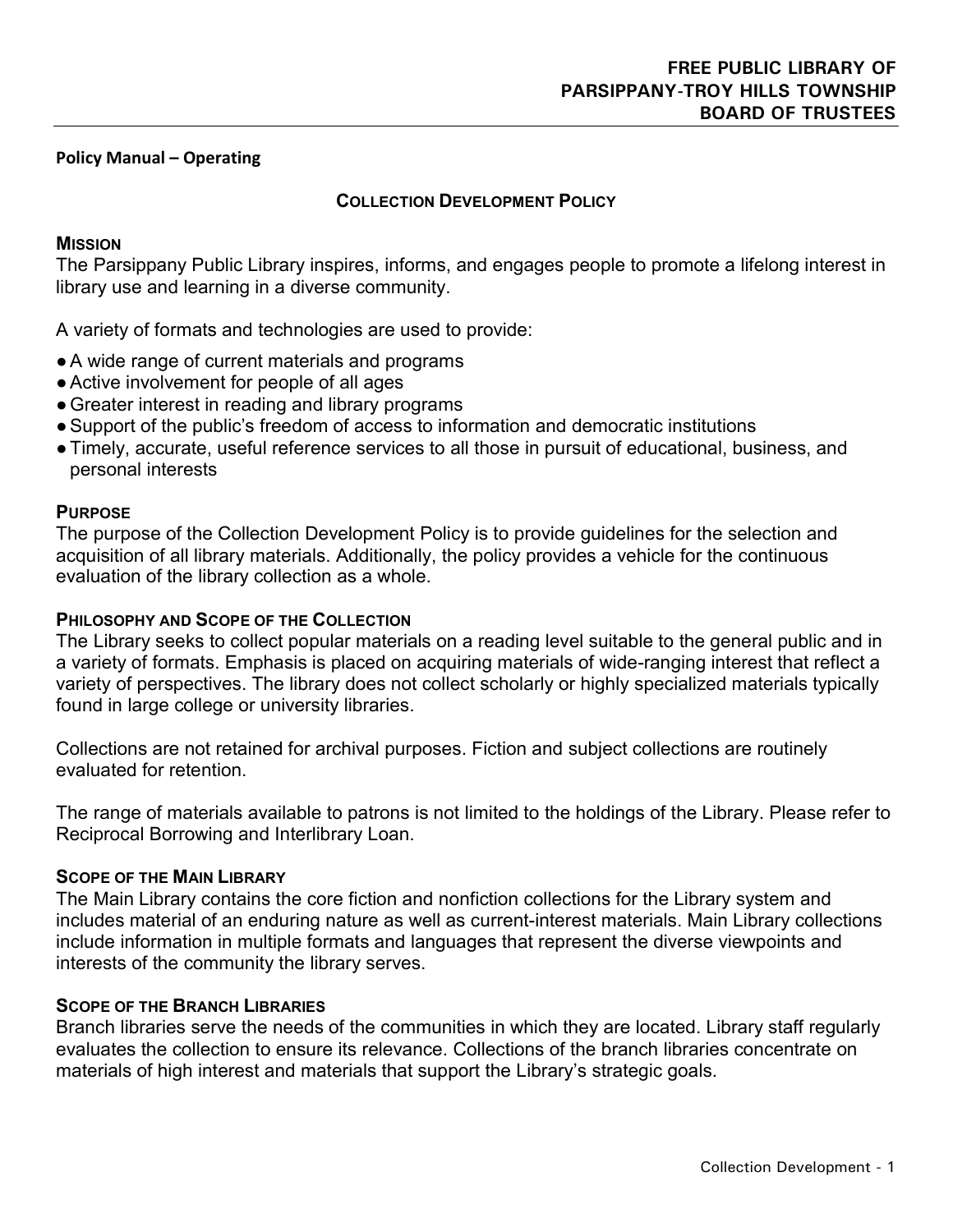# SCOPE OF THE ONLINE COLLECTIONS

The online collection represents the diverse viewpoints and interests of the entire community the Library serves. This collection includes a citation and full-text databases, eBooks and other downloadable media, and instructional programs.

The online collections are provided by the Library as well as the Morris Area Information Network (MAIN) and the New Jersey State Library.

# SCOPE OF CHILDREN'S AND TEEN COLLECTIONS

The Children's Services Department collects fiction and non-fiction materials on all topics for children from infancy to age 12.

The Teen Specialist collects books and multimedia materials of interest to ages 13-18.

# SCOPE OF FOREIGN LANGUAGE COLLECTION

The Library is committed to developing and maintaining a high-quality foreign language collection within budgetary and space limitations that addresses the needs and interests of its diverse and rapidly changing population.

# RECIPROCAL BORROWING AND INTERLIBRARY LOAN

The Library is a member of the Morris Area Information Network (MAIN). MAIN member libraries cooperatively share their resources through a reciprocal borrowing agreement. The consortium shares a computer network and a common library catalog. Parsippany-Troy Hills residents may borrow directly from any MAIN library. Local restrictions on some materials may apply. Items may also be requested for delivery through the library catalog.

Apart from participation in the MAIN, the library may request items through JerseyCat, the statewide Interlibrary Loan System. Interlibrary loans are facilitated by the library staff on behalf of patrons. Items may also be requested by customers through the library catalog.

# SELECTION CRITERIA

The Collection Development staff use their training, knowledge, and expertise along with the following general criteria to select materials for the collection:

- The item is authoritative and current
- The item is of high quality
- The item is in demand
- The item is potentially useful, valuable, or of interest
- The item is needed to fill a gap in the collection

The primary method of selection shall be reviewed in established selection media including, but not limited to, Booklist, Library Journal, New York Times Book Review, Publisher's Weekly, and School Library Journal. Reviews may also be used from other general-interest media outlets such as radio or online publications. Publisher's catalogs are also considered. Materials receiving awards that align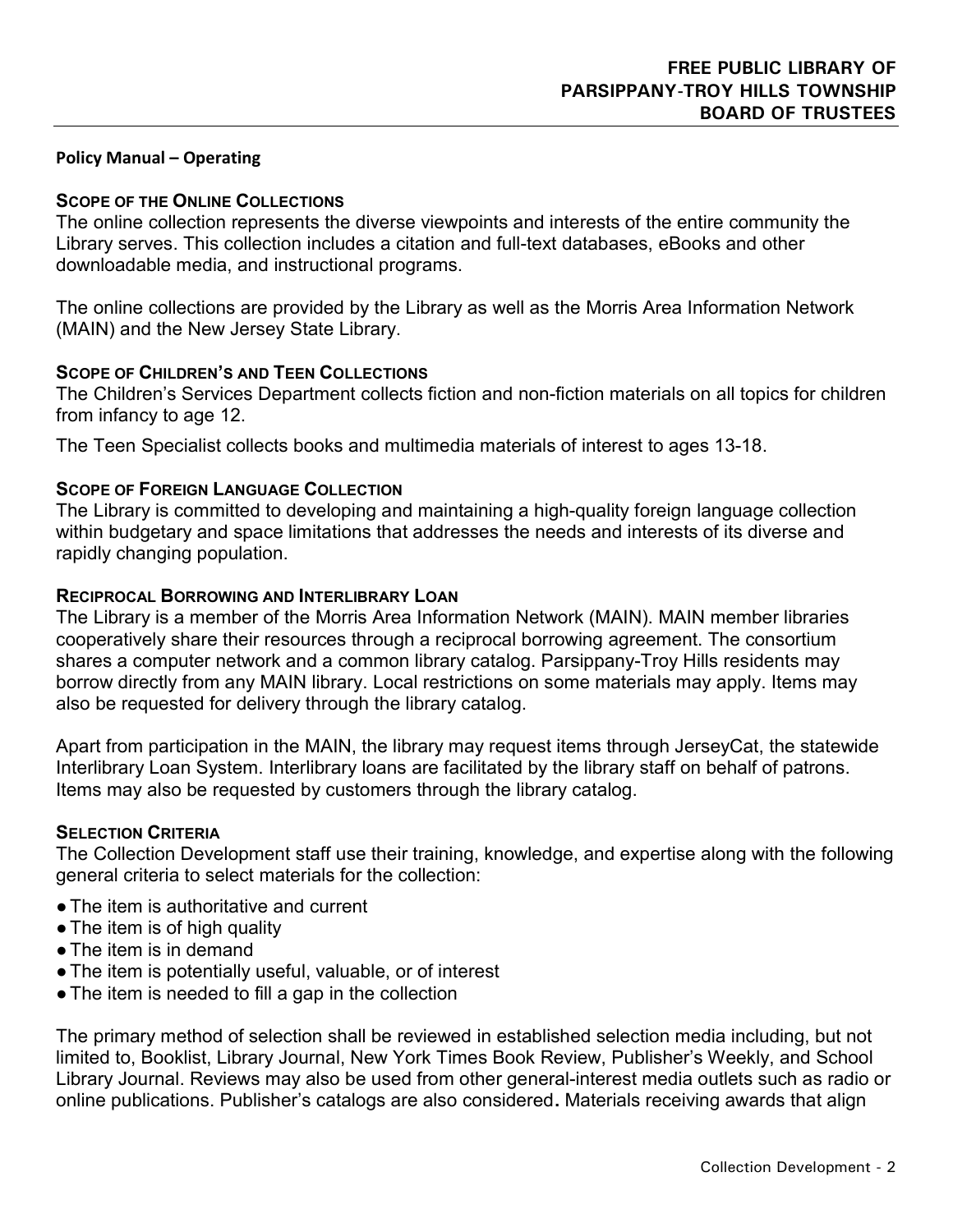with our selection criteria, notably ones listed on the ALA website such as Newbery Medal, Caldecott Medal, Coretta Scott King Book Awards, and many others will also be considered.

# MULTIPLE COPIES

To meet the high demand for popular titles promptly it is necessary to purchase multiple copies of an item. Typically, the number of copies purchased is based upon a ratio of copies available to the number of people waiting on a hold list. One additional copy may be purchased for every five requests on hold at the discretion of the Branch Manager, Information Services Manager, and or **Director** 

## CUSTOMER RECOMMENDATIONS

All requests and suggestions for purchase are considered using the selection principles described in this policy. If the Library elects not to select a requested item, all efforts are made to obtain the item via interlibrary loan.

The suggestion form can be found in Appendix D.

# GIFTS AND DONATIONS

Donations of money, books, and other library materials are welcomed. However, the library retains the authority to accept or reject gifts. The library accepts gifts with the explicit understanding that those which meet the material selection criteria will be retained; other items will be disposed of in whatever manner the library deems appropriate.

Suggestions of specific titles or subjects are welcomed when monetary memorial donations are given. However, the final decision based on the collection and material selection criteria rests with the library. Please refer to Adopt-A-Book in appendix A.

The library does not appraise gifts or provide evaluations of gifts for tax deductions or other purposes. If requested by the donor, the library will acknowledge receipt of gifts in writing. The full policy for Gifts and Donations is outlined in Appendix A and on the Library website.

# REQUESTS FOR RECONSIDERATION

The Library selects material using established criteria and full consideration of the varying age groups and backgrounds of customers. Requests for reconsideration will be reviewed by the Information Services Manager in consultation with the Branch Manager and or the Director. Books will remain on the shelves during this review time. Requests for removal of items from the collection may be made using a formal procedure outlined in Appendix B.

# COLLECTION MANAGEMENT

The Library's collection is a living, changing entity. As items are added, others are reviewed for their ongoing value and sometimes withdrawn from the collection. Great care is taken to retain or replace items that have enduring value to the community. Decisions are influenced by patterns of use, the capacity of each location, and the holdings of other libraries that may specialize in a given subject matter. Staff reviews the collection regularly to maintain its vitality and usefulness to the community.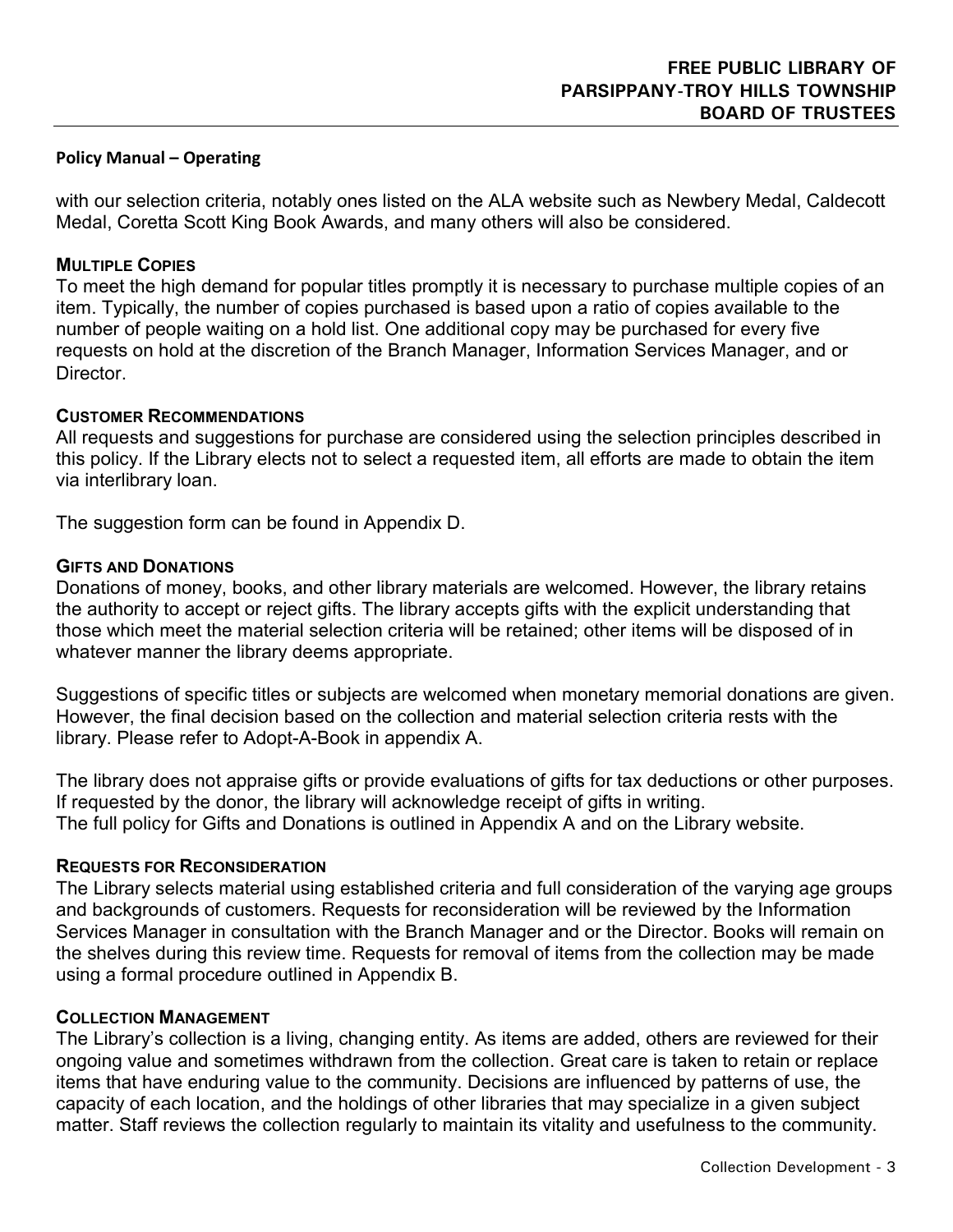The final authority for the Library collection rests with the Library Board of Trustees. Implementation of collection development policy and management of the collection is assigned to Library staff. The Library disposes of materials that have been withdrawn according to the criteria for weeding and withdrawal outlined below. The Friends of the Library serves as an instrument for the Library, reselling and redistributing Library materials that are withdrawn from the collection or donated to the Library and designated by the Library for resale.

Criteria for Weeding can be found in Appendix C.

Adopted: 11/22/21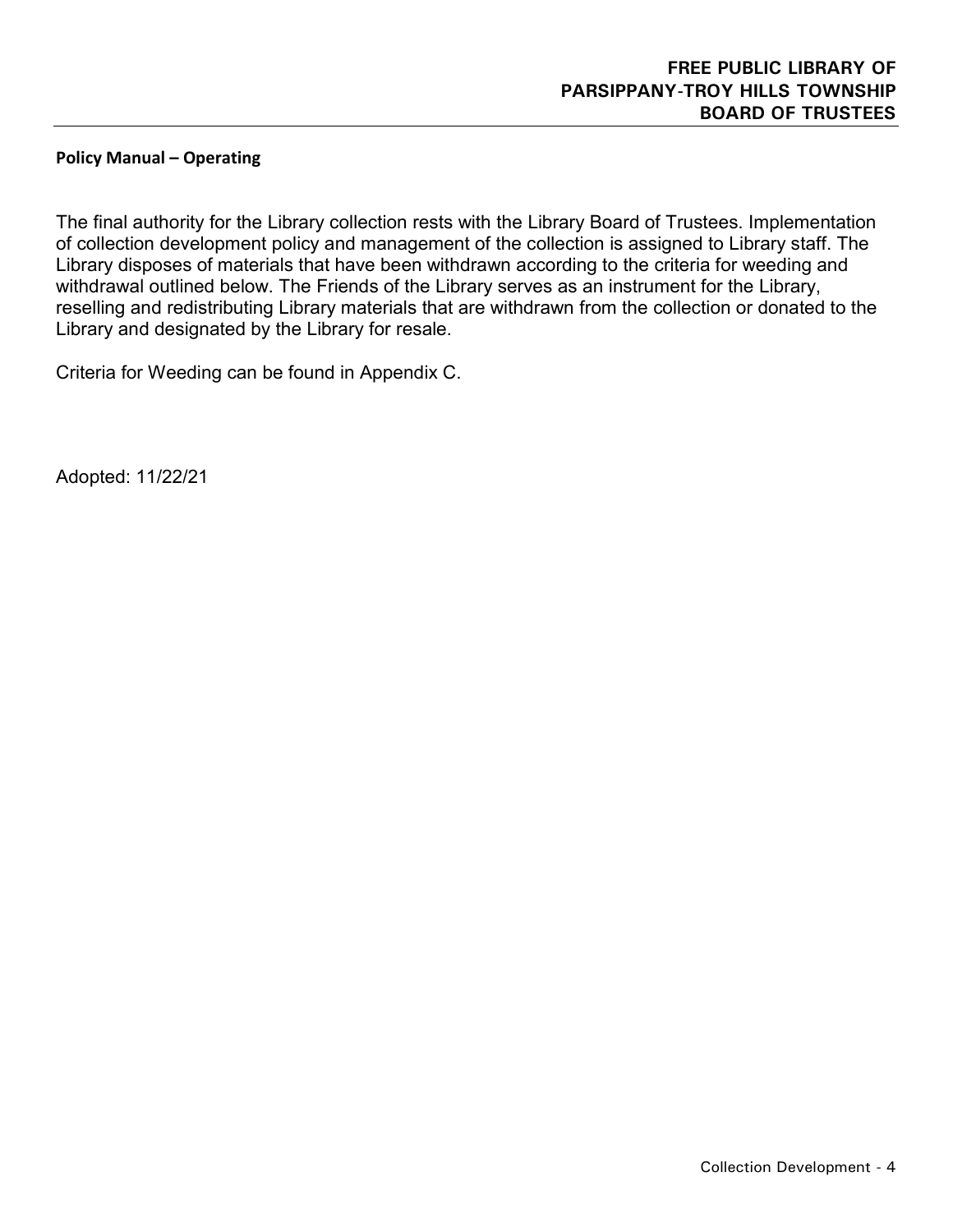# Appendix A

# GIFTS AND DONATIONS

The Parsippany-Troy Hills Library System welcomes gifts of money, books, materials, works of art, documents, photographs, property, bequests, and securities that promote the mission of the Library. The Director and the Board of Trustees, in their discretion, reserves the right to refuse any gift deemed not to be in the best interest of the Library.

If the gift is accepted by the Library, the gift shall be final and accepted with no restrictions on the Library's ownership, position, use, or disposition of the gift. Restrictions can be accepted and approved by the express vote of the Library Board through a written resolution.

The Director and the Library Board will acknowledge all gifts in a fitting manner and at their discretion. **Guidelines** 

**Monetary Gifts** – Monetary donations may be made to the Parsippany Library Foundation, a 501(c)(3) tax-exempt organization. Donations of \$1,000 or more will be recognized on the library's donor wall.

Donations of \$1,000 or more will be used for non-operating expenses. The library director keeps a list of these items.

Donations of \$250 may be designated for smaller furniture items. A list is available in the library. Other monetary gifts will be gratefully accepted. The Library Director will try to accommodate the donor's preferences.

Adopt-A-Book – Donations can be made to honor or memorialize someone through our Adopt-A-Book program with a minimum donation of \$25. Library staff will try to accommodate the donor's subject or preferences. A bookplate with the donor's name will be affixed to the item purchased if so desired.

Materials – Gifts of miscellaneous books or other materials in good condition are accepted with the understanding that items that are not added to the collections will be disposed of at the discretion of the Library. These items may be given to the Friends of the Library for sale, given to other libraries, or discarded.

**Collections** – Gift collections will be accepted only by the Director in consultation with the Board of Trustees, and with the understanding that the collection may not be kept intact.

Real Estate or Other Personal Property – The Library will accept gifts of real property that either support or could be sold to support the mission of the Library. Such offers will be handled by the Director, who in consultation with the Board of Trustees will determine the suitability of the gift and the terms of acceptance compatible with the Library's mission and policies, the donor's intent, and applicable laws.

Art and Decorative Objects – In general, gifts of art objects shall be of local interest to the community, of a professional quality, well-executed, and in good condition. As with all other gifts, art objects will be accepted only with the donor's full agreement that the Library has the right to handle or dispose of the gift in the best interest of the institution. Because of the Library's limited display and storage areas and focus on its primary mission as a Library and not a museum, potential donors of art and decorative objects are requested to discuss any possible gifts with the Director and Board of Trustees.

No gifts posing a danger or threat to customers will be accepted. No gifts that require extensive, regular special care or conservation will be accepted.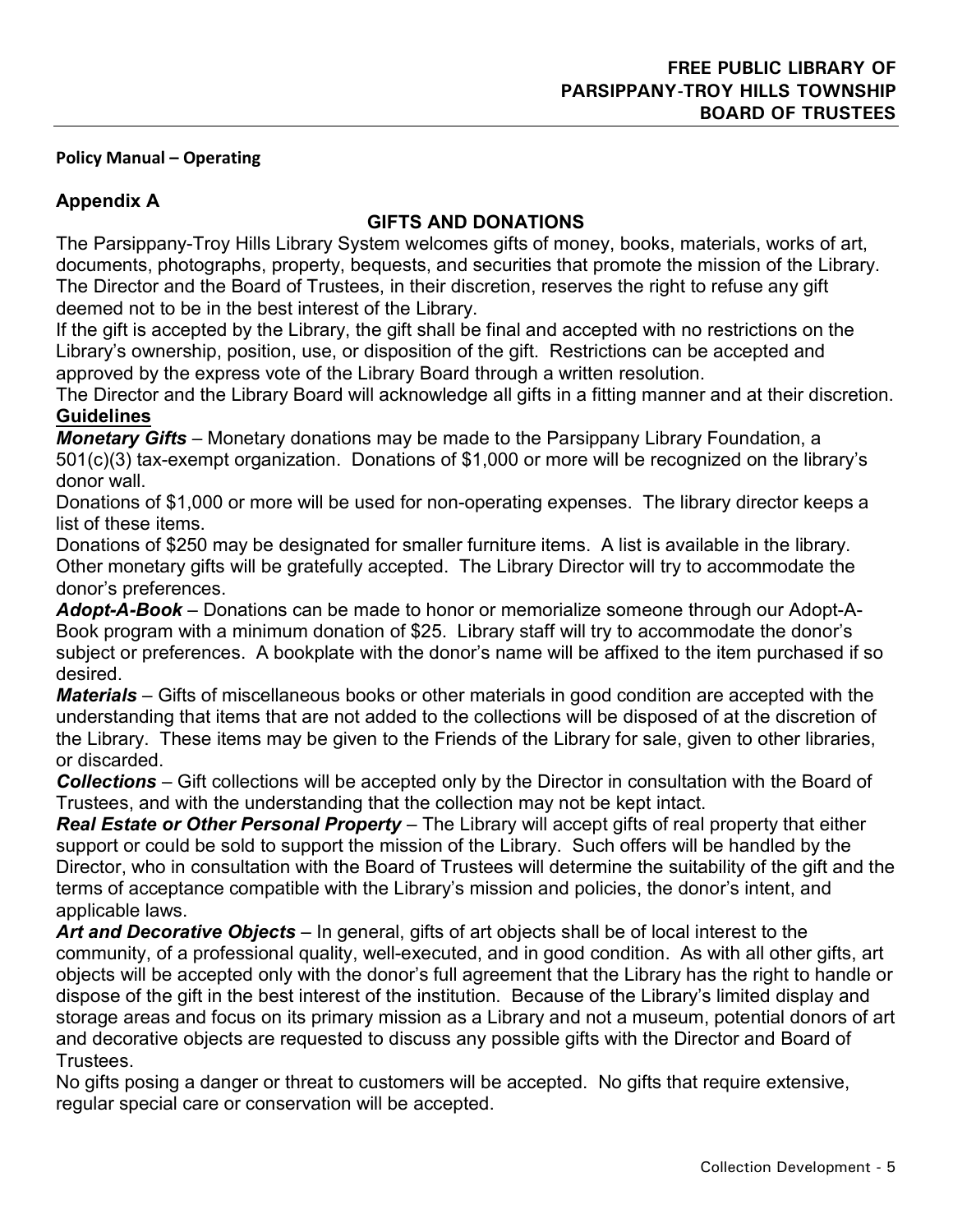# Valuation

The Library will provide a timely, written acknowledgment of the receipt of gifts to the donor and, if desired, to a recognized individual or organization. Income regulations leave the determination of the gift's monetary value to the donor. Donors wishing to have an appraisal of their gifts done for income tax purposes should do so before donation.

# Future Disposition of Gifts

Libraries used extensively by their customers sustain losses through theft, mutilation, and ordinary wear. Resources with obsolete and/or misleading information may be discarded with time. The library therefore cannot guarantee that a gift will be part of the collection or furnishings permanently. Excess articles may be offered to other Township departments and then given to the Friends or discarded.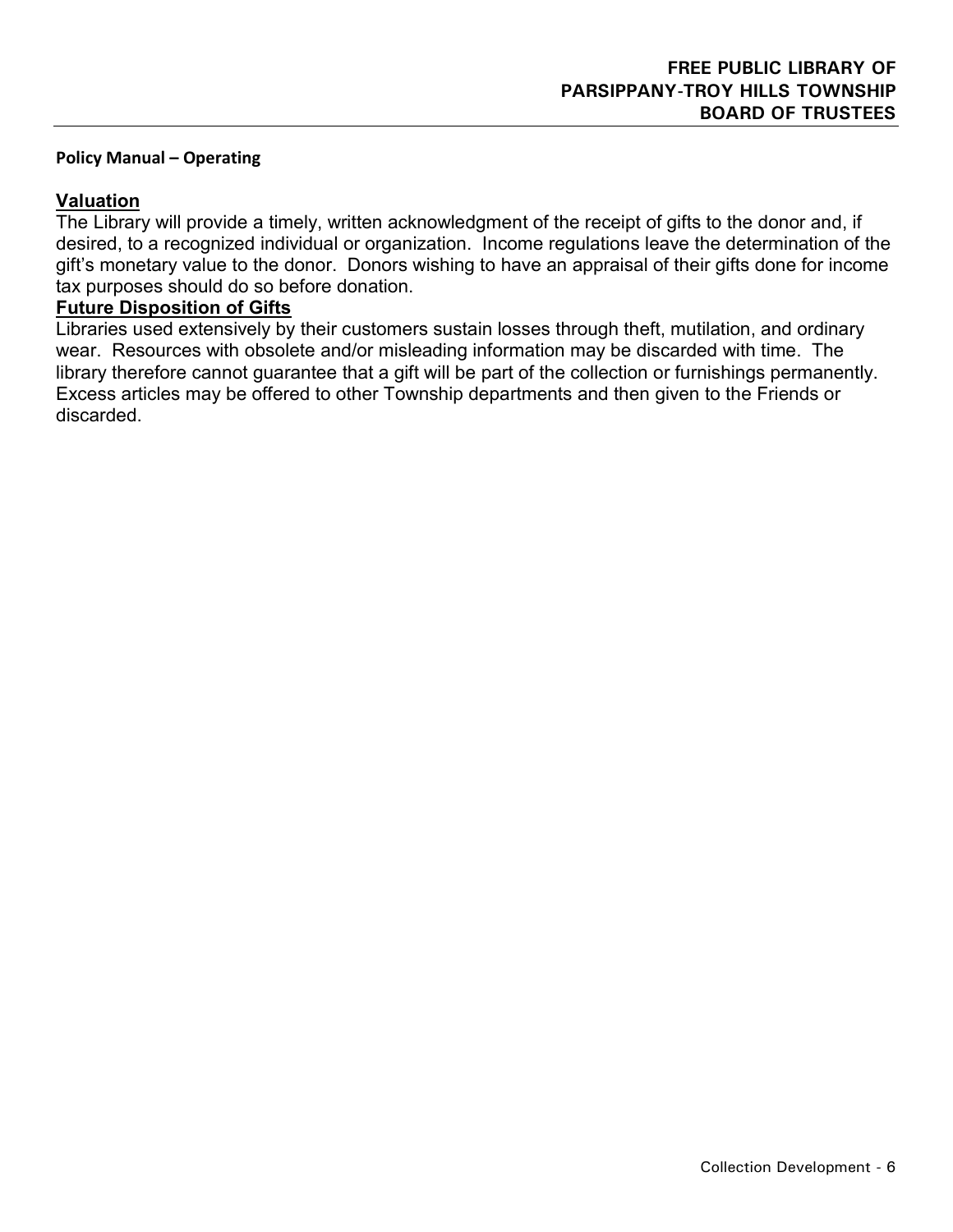|  | <b>Appendix B</b> |  |
|--|-------------------|--|
|--|-------------------|--|

| <b>Material</b>                                                                                                                                       |                            |
|-------------------------------------------------------------------------------------------------------------------------------------------------------|----------------------------|
|                                                                                                                                                       |                            |
| Format: Book □ Magazine □ Audio Book □ DVD □ Music CD □ Other □<br><b>Request Initiated By</b><br>Name: Name                                          |                            |
|                                                                                                                                                       |                            |
| Phone: ___________________                                                                                                                            | Email:                     |
| List specific objections or recommendations:                                                                                                          |                            |
| Have you read/listened/viewed the entire content?<br>What would you like the Library to do about this material?                                       | Yes $\Box$<br>No $\square$ |
| Do you wish to be notified regarding the action taken?                                                                                                | Yes $\Box$<br>No $\square$ |
| Signature                                                                                                                                             | Date                       |
| Send the form to:<br>The Parsippany-Troy Hills Public Library System<br>Attn: Information Services Manager<br>449 Halsey Road<br>Parsippany, NJ 07054 |                            |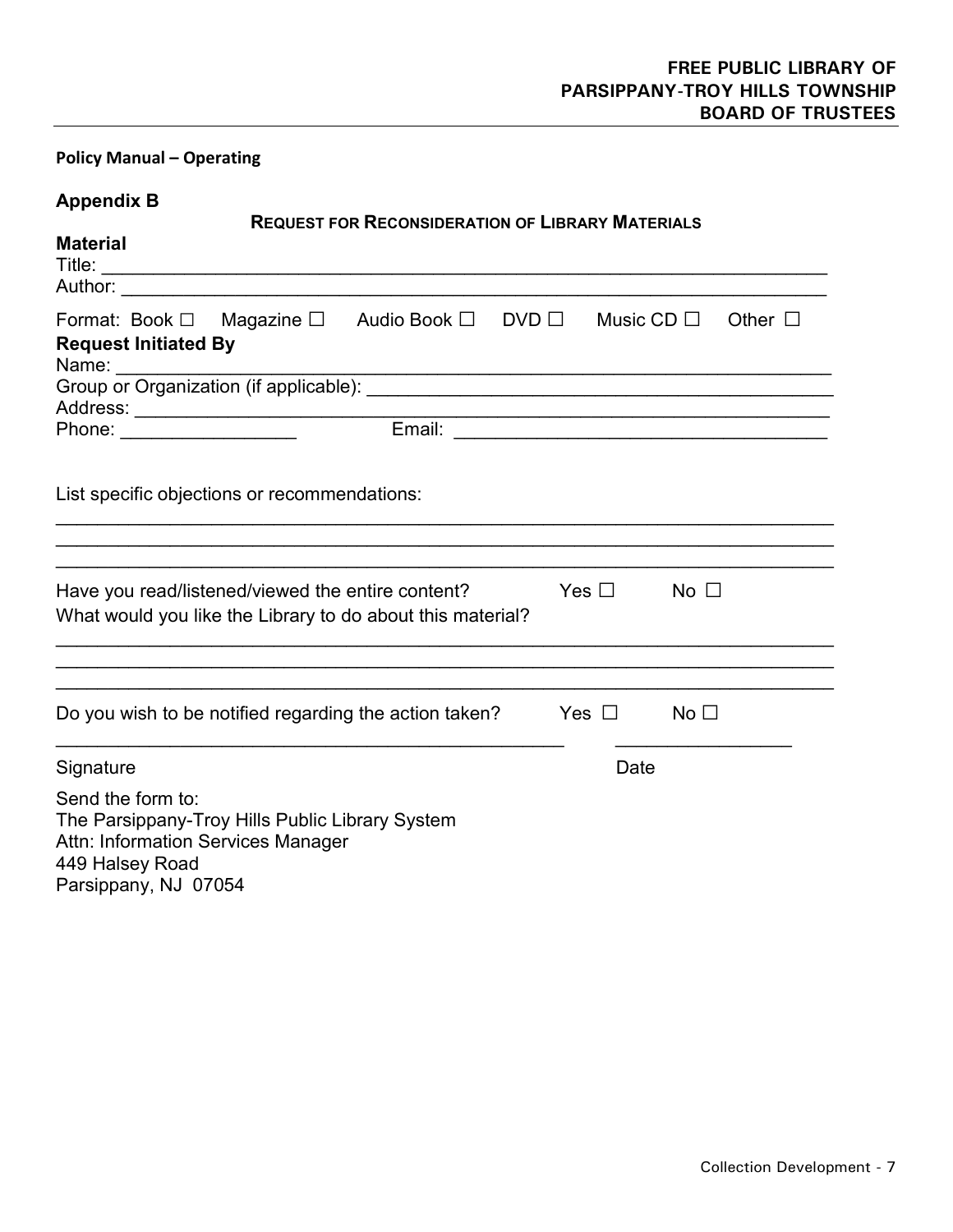# APPENDIX C

# CRITERIA FOR WEEDING

Weeding is the selection of items for withdrawal from the collection. Weeding is done regularly in conjunction with systematic collection evaluation.

Items are weeded according to the evaluation of the Information Services Manager, the Branch Manager, Director, and staff responsible for the collection.

The following criteria are used in selecting materials for withdrawal:

- Damage or poor condition
- Number of copies in the collection
- Relevance to the needs and interests of the community
- Current demand and frequency of use
- Accuracy and timeliness
- Local interest
- Availability elsewhere including other libraries and online
- Deemed to be of an enduring nature
- •Last circulation of material

Circulation of material shall by no means be the single determining factor in the weeding process, especially in the area of non-fiction. The high circulation of an outdated item does not necessarily indicate that the item should be retained, but possibly that the item should be replaced with a more current title.

Classic fiction titles in disrepair will be considered for replacement. Non-fiction books in poor physical condition will be considered for repair or replacement of contents remain accurate and useful.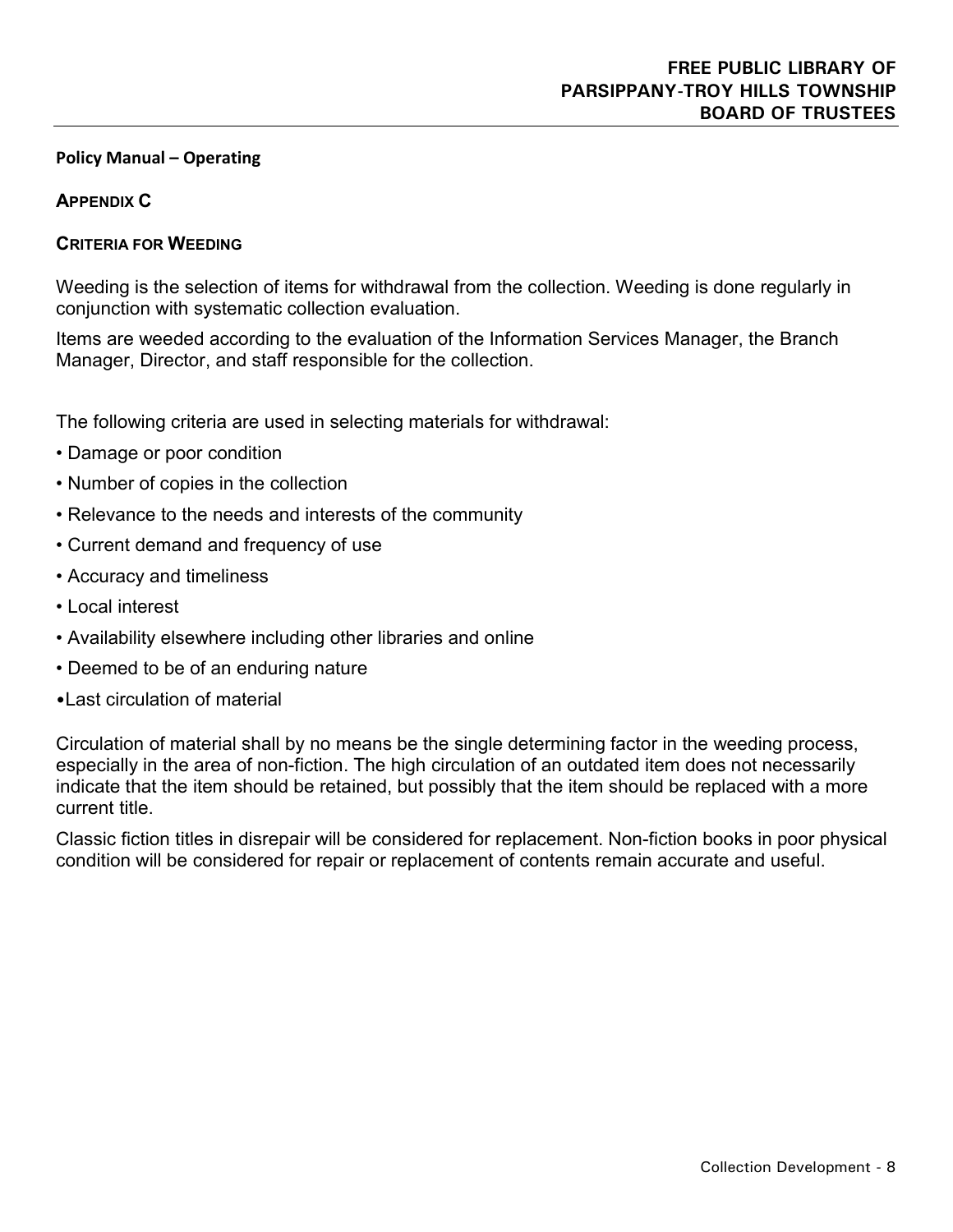# APPENDIX D

# The Parsippany-Troy Hills Public Library System welcomes suggestions for new materials.

- The Library purchases materials recommended by customers whenever possible. Individual purchase decisions will be guided by the library's selection policy and availability of funds.
- You may suggest a title, author, or subject. Please provide as much information as possible, citing reviews or sources if available.
- A valid Parsippany-Troy Hills Library card is required.

| Title*<br>Format *                                                                                                                                                                                                                                                                       |                    |
|------------------------------------------------------------------------------------------------------------------------------------------------------------------------------------------------------------------------------------------------------------------------------------------|--------------------|
| Book                                                                                                                                                                                                                                                                                     | Audiobook/Playaway |
| Magazine/Newspaper                                                                                                                                                                                                                                                                       | eBook/eAudiobook   |
| <b>DVD</b>                                                                                                                                                                                                                                                                               | Database           |
| CD                                                                                                                                                                                                                                                                                       | Other              |
| Audience (Please select one) *<br>Adult<br>Teen<br>Child<br>Additional Information (if applicable and/or available).                                                                                                                                                                     |                    |
| Price $\frac{1}{2}$<br>Language (other than English) ________________________________<br>Please give any additional specific information about your request:<br><b>Contact Information*:</b><br>Library Card Number: 11029 __________________________________<br>Date Submitted: _______ |                    |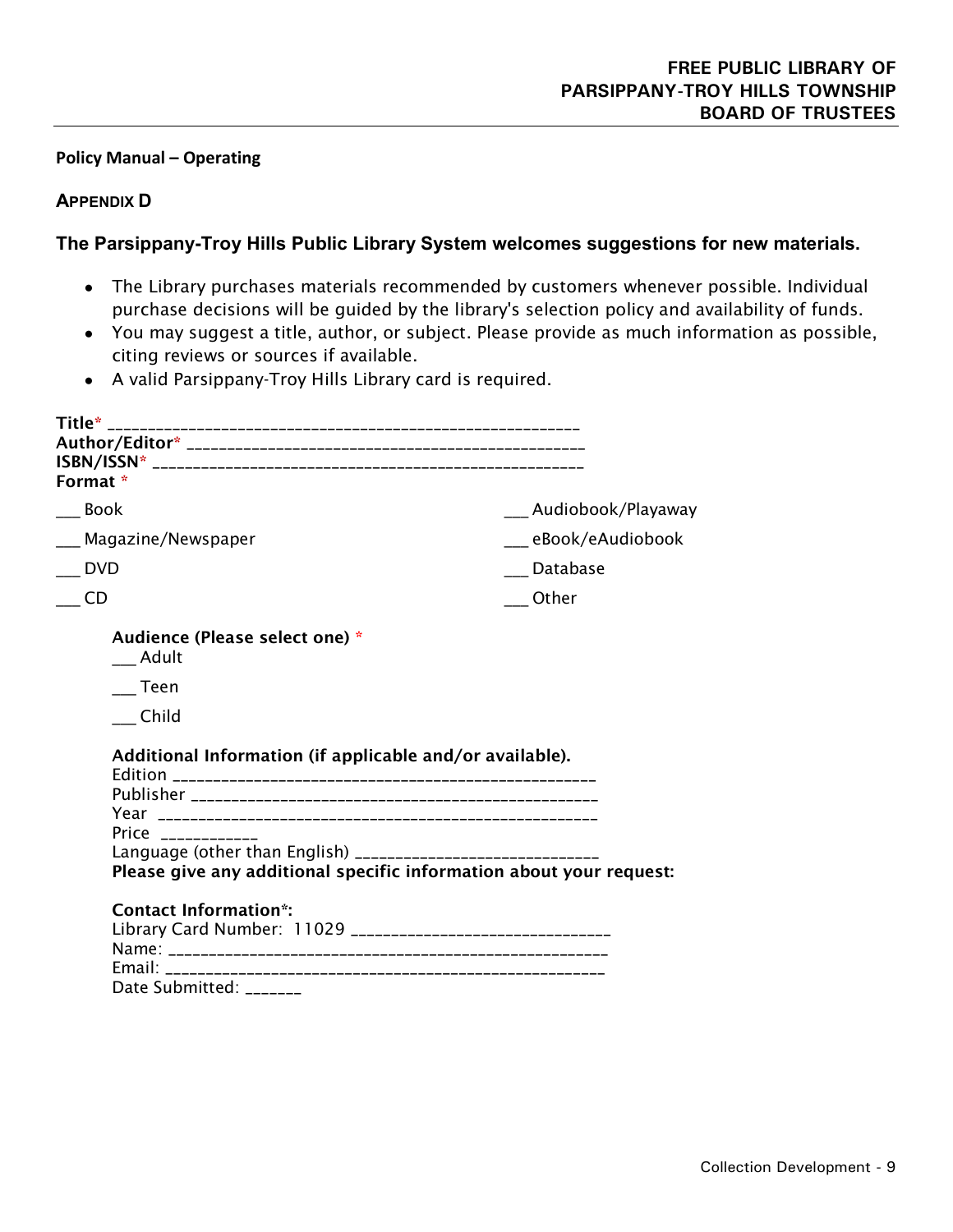## APPENDIX E

## LIBRARY BILL OF RIGHTS

The American Library Association affirms that all libraries are forums for information and ideas and that the following basic policies should guide their services.

I. Books and other library resources should be provided for the interest, information, and enlightenment of all people of the community the library serves. Materials should not be excluded because of the origin, background, or views of those contributing to their creation.

II. Libraries should provide materials and information presenting all points of view on current and historical issues. Materials should not be proscribed or removed because of partisan or doctrinal disapproval.

III. Libraries should challenge censorship in the fulfillment of their responsibility to provide information and enlightenment.

IV. Libraries should cooperate with all persons and groups concerned with resisting the abridgment of free expression and free access to ideas.

V. A person's right to use a library should not be denied or abridged because of origin, age, background, or views.

VI. Libraries that make exhibit spaces and meeting rooms available to the public they serve should make such facilities available on an equitable basis, regardless of the beliefs or affiliations of individuals or groups requesting their use.

VII. All people, regardless of origin, age, background, or views, possess a right to privacy and confidentiality in their library use. Libraries should advocate for, educate about, and protect people's privacy, safeguarding all library use data, including personally identifiable information.

Adopted June 19, 1939, by the ALA Council; amended October 14, 1944; June 18, 1948; February 2, 1961; June 27, 1967; January 23, 1980; January 29, 2019.

Inclusion of "age" reaffirmed January 23, 1996.

"Library Bill of Rights", American Library Association, June 30, 2006.

http://www.ala.org/advocacy/intfreedom/librarybill (Accessed April 6, 2021)

Document ID: 669fd6a3-8939-3e54-7577-996a0a3f8952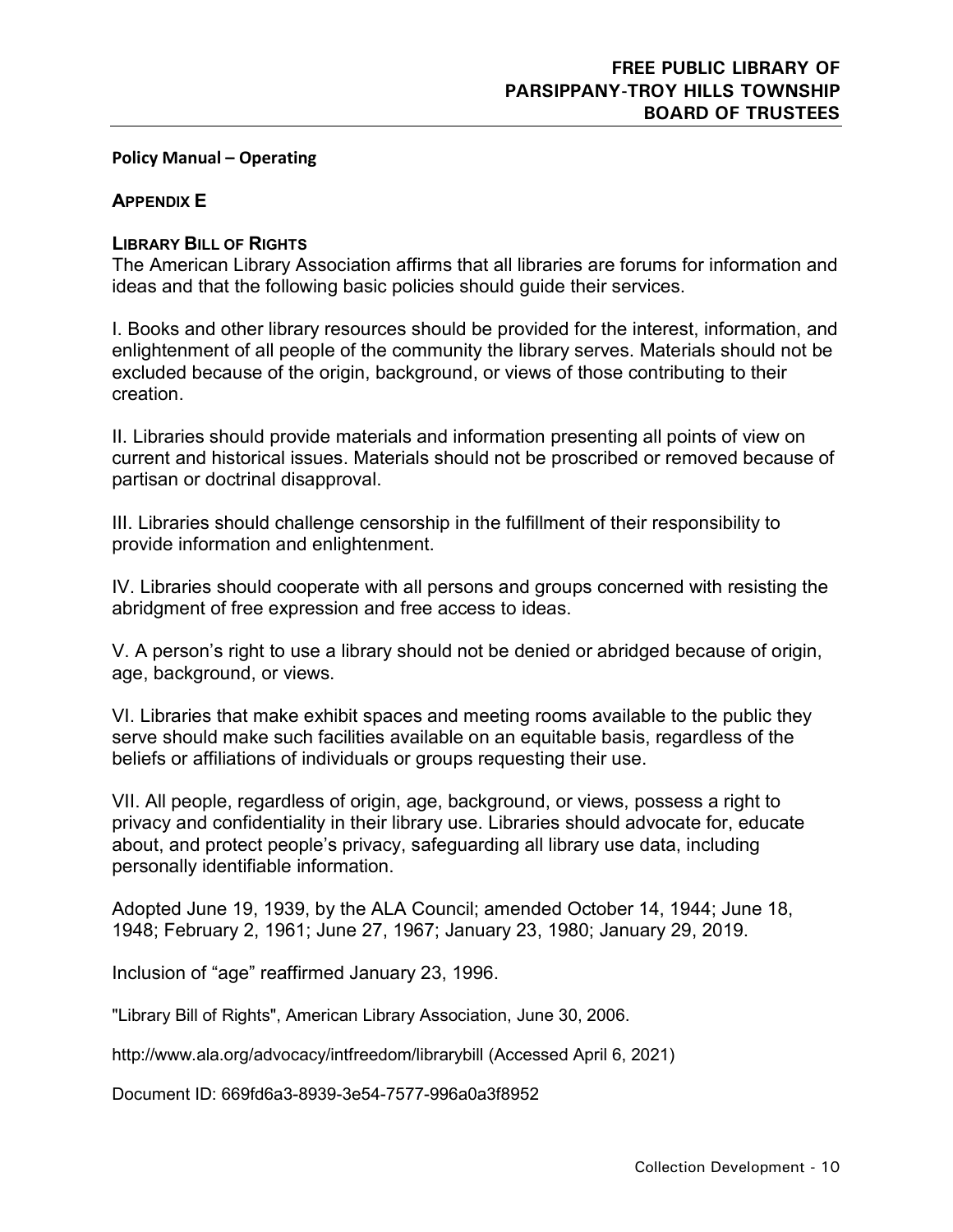#### APPENDIX F

## FREEDOM TO READ STATEMENT

The freedom to read is essential to our democracy. It is continuously under attack. Private groups and public authorities in various parts of the country are working to remove or limit access to reading materials, censor content in schools, label "controversial" views, distribute lists of "objectionable" books or authors, and purge libraries. These actions rise from a view that our national tradition of free expression is no longer valid; that censorship and suppression are needed to counter threats to safety or national security, as well as to avoid the subversion of politics and the corruption of morals. We, as individuals devoted to reading and as librarians and publishers responsible for disseminating ideas, wish to assert the public interest in the preservation of the freedom to read.

Most attempts at suppression rest on a denial of the fundamental premise of democracy: that the ordinary individual, by exercising critical judgment, will select the good and reject the bad. We trust Americans to recognize propaganda and misinformation and to make their own decisions about what they read and believe. We do not believe they are prepared to sacrifice their heritage of a free press to be "protected" against what others think may be bad for them. We believe they still favor free enterprise in ideas and expression.

These efforts at suppression are related to a larger pattern of pressures being brought against education, the press, art and images, films, broadcast media, and the Internet. The problem is not only one of actual censorship. The shadow of fear cast by these pressures leads, we suspect, to an even larger voluntary curtailment of expression by those who seek to avoid controversy or unwelcome scrutiny by government officials.

Such pressure toward conformity is perhaps natural to a time of accelerated change. And yet suppression is never more dangerous than in such a time of social tension. Freedom has given the United States the elasticity to endure strain. Freedom keeps open the path of novel and creative solutions and enables change to come by choice. Every silencing of a heresy, every enforcement of an orthodoxy, diminishes the toughness and resilience of our society and leaves it the less able to deal with controversy and difference.

Now as always in our history, reading is among our greatest freedoms. The freedom to read and write is almost the only means for making generally available ideas or manners of expression that can initially command only a small audience. The written word is the natural medium for the new idea and the untried voice from which come the original contributions to social growth. It is essential to the extended discussion that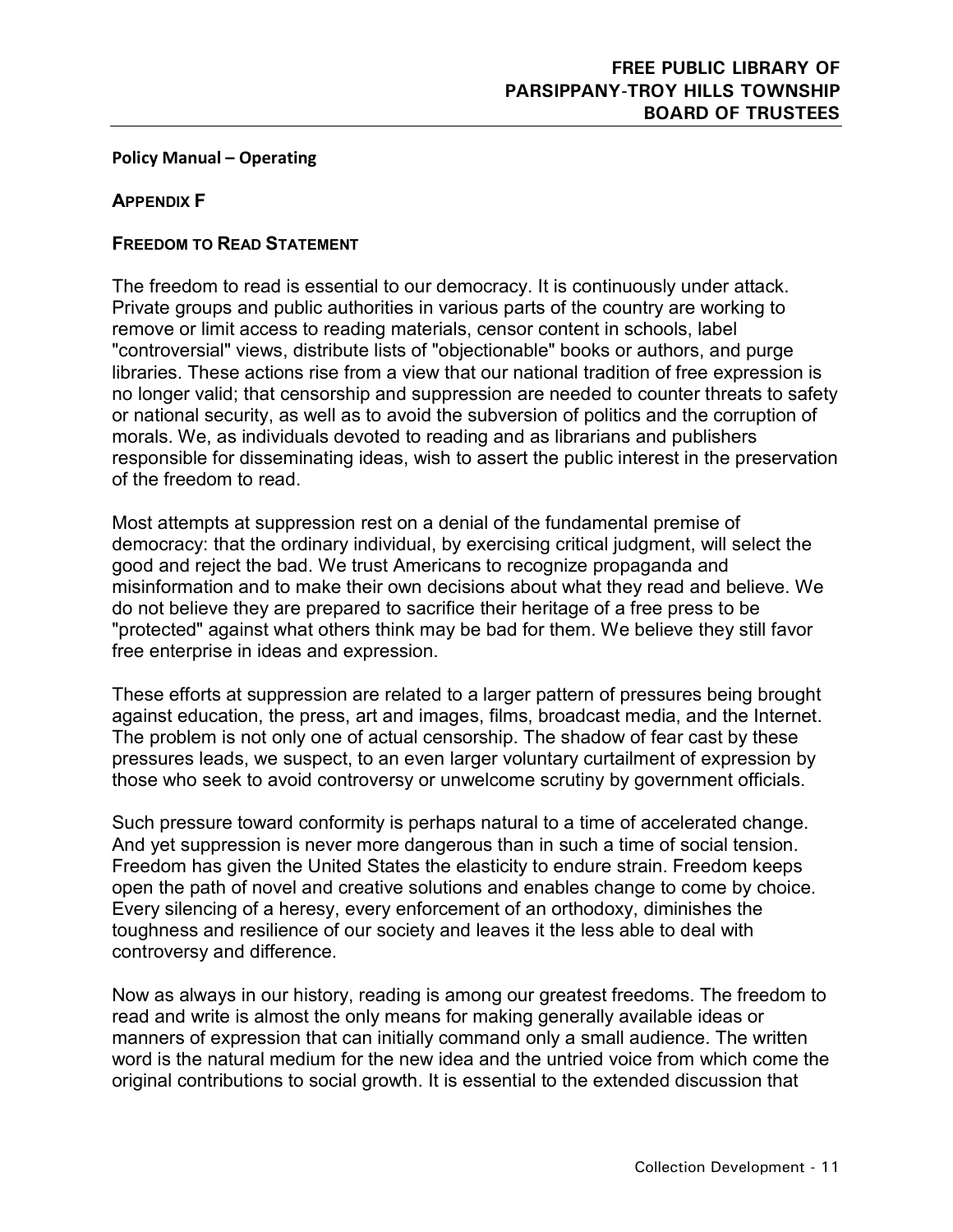serious thought requires, and to the accumulation of knowledge and ideas into organized collections.

We believe that free communication is essential to the preservation of a free society and a creative culture. We believe that these pressures toward conformity present the danger of limiting the range and variety of inquiry and expression on which our democracy and our culture depend. We believe that every American community must jealously guard the freedom to publish and to circulate, to preserve its freedom to read. We believe that publishers and librarians have a profound responsibility to give validity to that freedom to read by making it possible for the readers to choose freely from a variety of offerings.

The freedom to read is guaranteed by the Constitution. Those with faith in free people will stand firm on these constitutional guarantees of essential rights and will exercise the responsibilities that accompany these rights.

We, therefore, affirm these propositions:

It is in the public interest for publishers and librarians to make available the widest diversity of views and expressions, including those that are unorthodox, unpopular, or considered dangerous by the majority.

Creative thought is by definition new, and what is new is different. The bearer of every new thought is a rebel until that idea is refined and tested. Totalitarian systems attempt to maintain themselves in power by the ruthless suppression of any concept that challenges the established orthodoxy. The power of a democratic system to adapt to change is vastly strengthened by the freedom of its citizens to choose widely from among conflicting opinions offered freely to them. To stifle every nonconformist idea at birth would mark the end of the democratic process. Furthermore, only through the constant activity of weighing and selecting can the democratic mind attain the strength demanded by times like these. We need to know not only what we believe but why we believe it.

Publishers, librarians, and booksellers do not need to endorse every idea or presentation they make available. It would conflict with the public interest for them to establish their own political, moral, or aesthetic views as a standard for determining what should be published or circulated.

Publishers and librarians serve the educational process by helping to make available knowledge and ideas required for the growth of the mind and the increase of learning. They do not foster education by imposing as mentors the patterns of their thought. The people should have the freedom to read and consider a broader range of ideas than those that may be held by any single librarian or publisher or government or church. It is wrong that what one can read should be confined to what another thinks proper.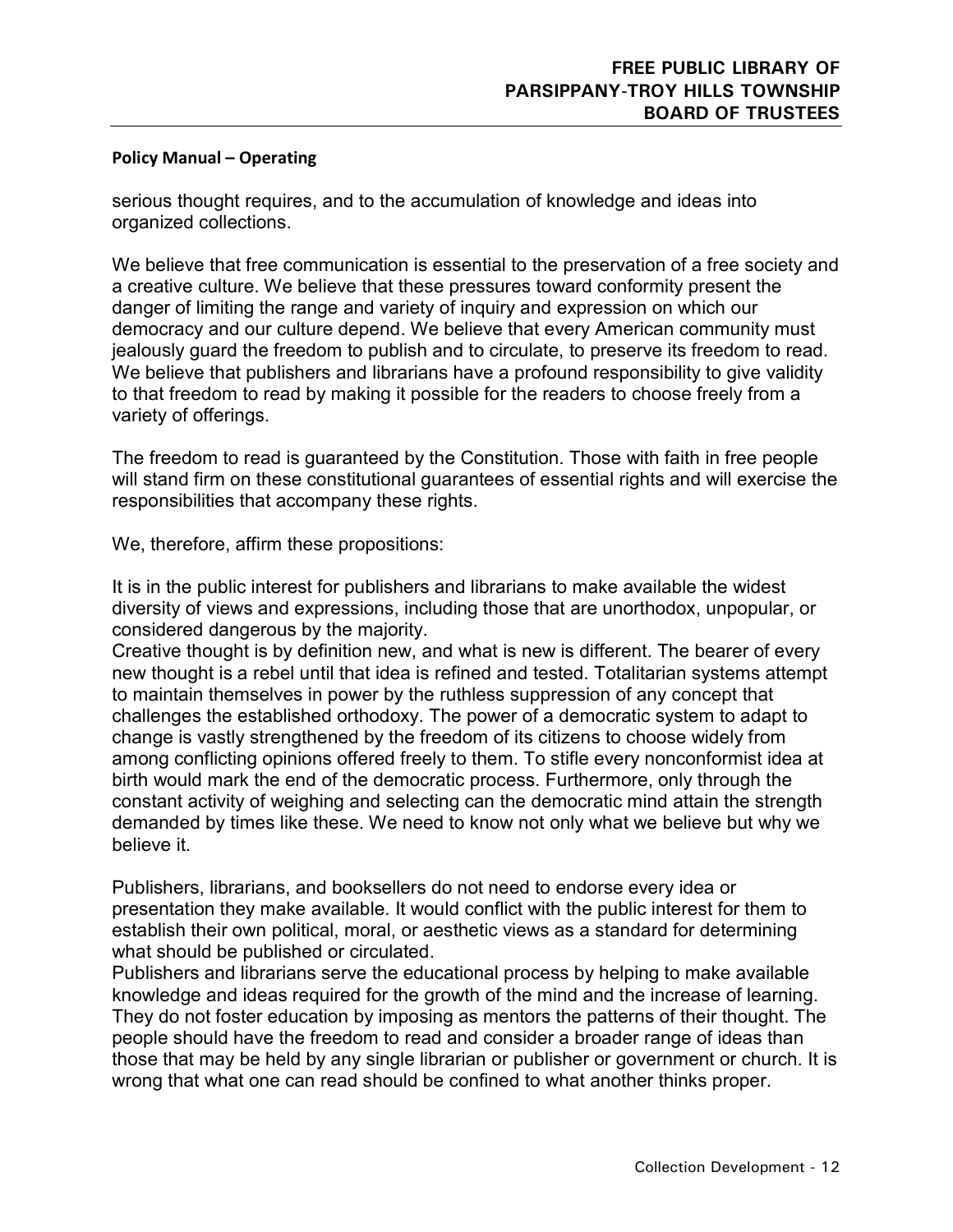It is contrary to the public interest for publishers or librarians to bar access to writings based on the personal history or political affiliations of the author.

No art or literature can flourish if it is to be measured by the political views or private lives of its creators. No society of free people can flourish that draws up lists of writers to whom it will not listen, whatever they may have to say.

There is no place in our society for efforts to coerce the taste of others, to confine adults to the reading matter deemed suitable for adolescents, or to inhibit the efforts of writers to achieve artistic expression.

To some, much of modern expression is shocking. But is not much of life itself shocking? We cut off literature at the source if we prevent writers from dealing with the stuff of life. Parents and teachers have a responsibility to prepare the young to meet the diversity of experiences in life to which they will be exposed, as they have a responsibility to help them learn to think critically for themselves. These are affirmative responsibilities, not to be discharged simply by preventing them from reading works for which they are not yet prepared. In these matters, values differ, and values cannot be legislated; nor can machinery be devised that will suit the demands of one group without limiting the freedom of others.

It is not in the public interest to force a reader to accept the prejudgment of a label characterizing any expression or its author as subversive or dangerous. The ideal of labeling presupposes the existence of individuals or groups with wisdom to determine by authority what is good or bad for others. It presupposes that individuals must be directed in making up their minds about the ideas they examine. But Americans do not need others to do their thinking for them.

It is the responsibility of publishers and librarians, as guardians of the people's freedom to read, to contest encroachments upon that freedom by individuals or groups seeking to impose their standards or tastes upon the community at large; and by the government whenever it seeks to reduce or deny public access to public information. It is inevitable in the give and takes of the democratic process that the political, moral, or aesthetic concepts of an individual or group will occasionally collide with those of another individual or group. In a free society, individuals are free to determine for themselves what they wish to read, and each group is free to determine what it will recommend to its freely associated members. But no group has the right to take the law into its own hands and to impose its concept of politics or morality upon other members of a democratic society. Freedom is no freedom if it is accorded only to the accepted and the inoffensive. Further, democratic societies are more safe, free, and creative when the free flow of public information is not restricted by governmental prerogative or self-censorship.

It is the responsibility of publishers and librarians to give full meaning to the freedom to read by providing books that enrich the quality and diversity of thought and expression.